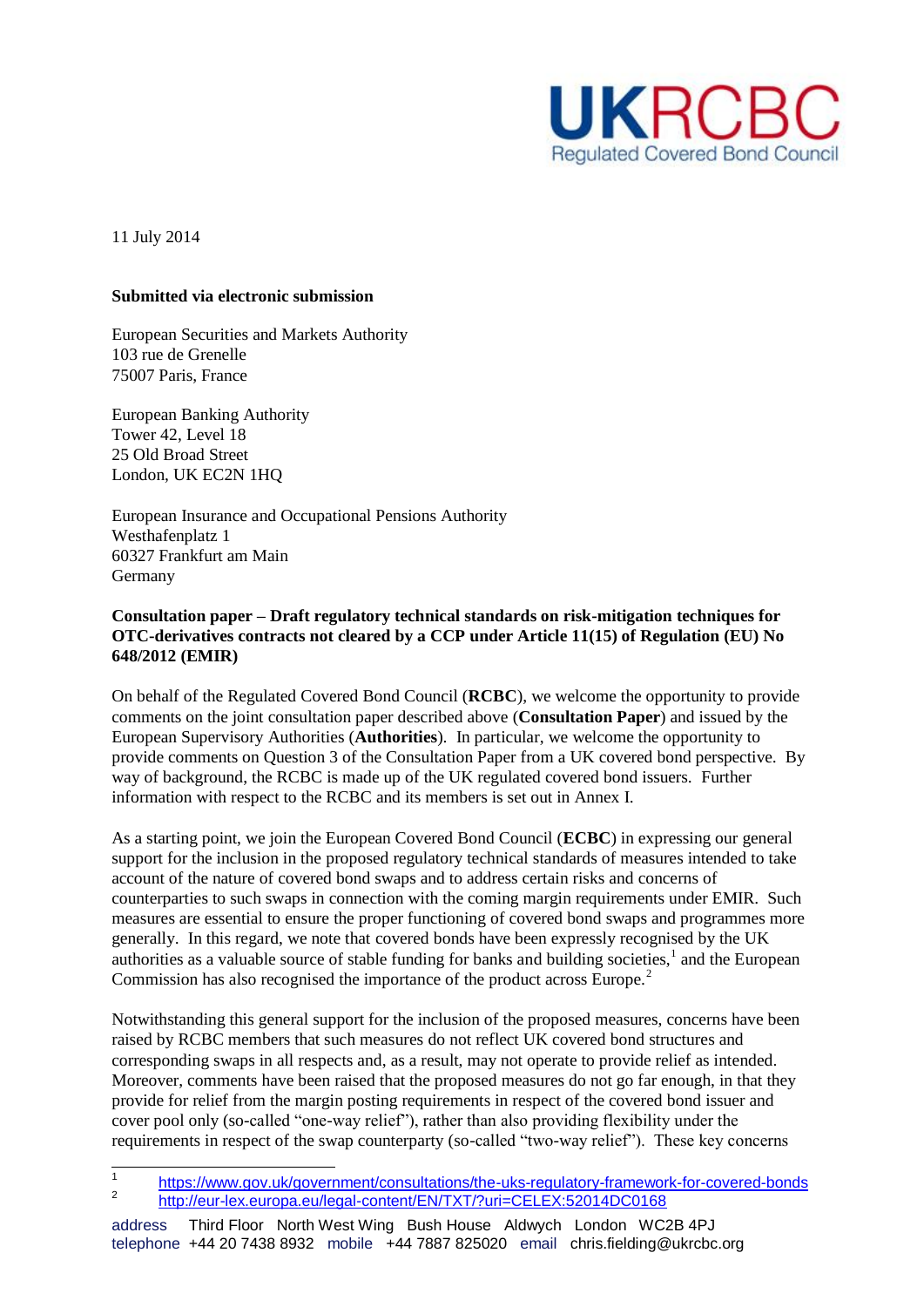are outlined in our response below, as are certain other general comments identified by RCBC members in connection with the proposals.

We urge the Authorities to take action in the final advice provided in connection with the regulatory technical standards to address the matters referred to in this response. To be clear, we consider that a lack of action in this regard could have significant implications for UK covered bond issuers, and on the funding of real economy assets in the UK in general.

We would be happy to discuss our response with you at your convenience.

## **Background**

# *Covered bonds generally*

Covered bonds are full recourse debt instruments typically issued by an EU credit institution that are fully secured or "covered" by a pool of high-quality on-balance sheet collateral (e.g. residential or commercial mortgage loans or public sector loans). By their nature, covered bonds are dual-recourse instruments (i.e. they offer investors recourse on the bank issuer as well as on the collateral pool). The majority of European covered bonds are issued under specific legislative frameworks that implement the defining characteristics of covered bonds set out in Article 52(4) of the EU UCITS Directive.<sup>3</sup>

Broadly, there are two main models used for covered bond structures in Europe – the "integrated" model (where the collateral pool continues to be owned directly by the bank issuer and is segregated by special legislation) and the structured or "segregated" model (where the pool is transferred to a special purpose vehicle and is segregated by operation of legal principles). These arrangements are regarded as achieving the same key outcome (i.e. segregation and protection of the collateral pool in favour of the bondholders and other secured creditors, including swap counterparties) and, in general, the model used by issuers will often be determined by the one provided for under the specific legislative framework which applies in the relevant jurisdiction. No distinction is drawn between covered bonds issued under these models in terms of the less restrictive investment rules and/or preferential risk weightings that are made available under European legislation in respect of certain covered bonds.

## *UK covered bonds*

The first UK covered bonds were issued in 2003. To support further development of the market, the UK Government introduced a special legislative framework in 2008. This regime was reviewed and confirmed in 2011. The UK framework (which applies in respect of regulated covered bond issues) provides for use of the segregated model only and effectively endorses the contractual arrangements used by UK issuers prior to the introduction of the regime. As a result, all UK covered bond programmes (including those registered under the legislative framework and those which are not registered) essentially reflect the same key contractual features and protections.

In particular, all UK covered bond programmes (including those registered under the legislative framework and those not registered) involve a separate special purpose vehicle (**Asset Pool Owner**) that purchases and holds the collateral pool and guarantees payments under the covered bonds pursuant to a guarantee which is secured over the collateral pool. Annex II includes a basic overview of the UK structure. A similar structure is used in certain other EU jurisdictions (e.g. the Netherlands and Italy).

 3 <http://eur-lex.europa.eu/LexUriServ/LexUriServ.do?uri=OJ:L:2009:302:0032:0096:EN:PDF>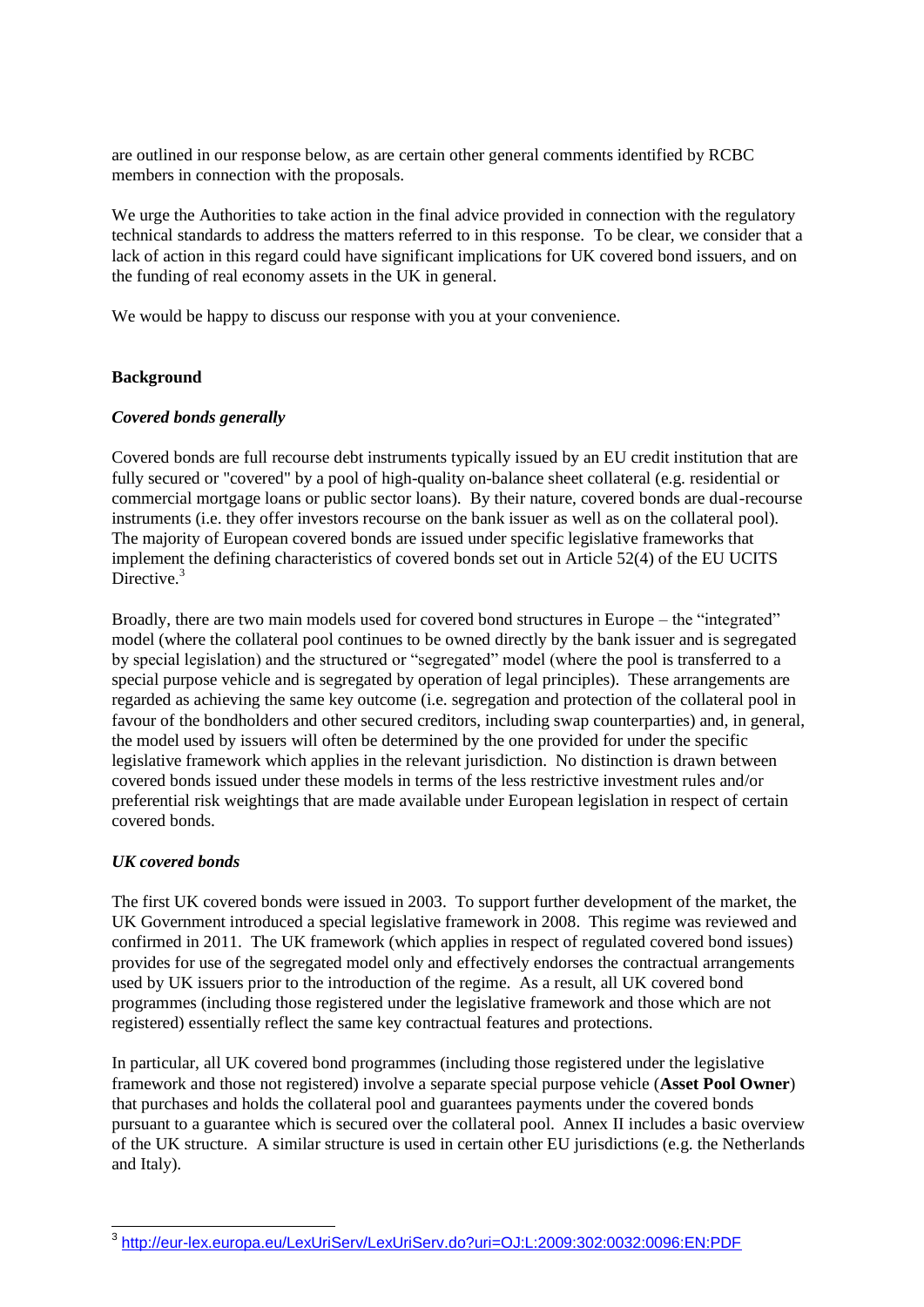# *UK covered bond swaps*

The Asset Pool Owner will typically enter into swap transactions to hedge certain interest rate and/or currency risks in respect of amounts received by it in connection with the collateral pool assets. The counterparty to these swap transactions may be the issuing bank or building society, or a third party entity.

Provisions will typically be included in the contractual arrangements (driven by rating agency criteria) to require the counterparty to be sufficiently highly rated. In the event such counterparty (or any guarantor) is downgraded below a specified level, the swap agreement will require the counterparty to take certain remedial measures, which may include providing collateral for its obligations under the swap, arranging for its obligations to be transferred to an entity with ratings as required by the relevant rating agency, procuring another entity with the requisite ratings to become co-obligor or guarantor in respect of its obligations under the swap, or taking such other action (as confirmed by the relevant rating agency) as will result in the rating of the covered bonds then outstanding being maintained at, or restored to, the level it was at immediately prior to such ratings downgrade. A failure to take such steps will allow the Asset Pool Owner to terminate the swap.

While many of the provisions described above have their origins in rating agency criteria, it should be noted that similar features are also found in many unrated arrangements due to the risk mitigation features which they provide for the swap counterparty.

It should also be noted that the swap counterparty will have the benefit of the security provided by the Asset Pool Owner and will generally be entitled to receive payments on a relatively senior basis under the contractual priority of payment provisions which apply in respect of distributions made by the Asset Pool Owner (other than in respect of certain termination payments related to an event of default in respect of the swap counterparty).

# **Key comments**

# *General support for adjusted treatment for covered bond swaps*

As stated above, we support the inclusion in the proposed regulatory technical standards of measures intended to take account of the nature of covered bond swaps and to address the risks and concerns of counterparties to such swaps in connection with the coming margin requirements under EMIR.

In particular, we support the inclusion in the regulatory technical standards of measures which disapply the requirement to post initial and variation margin from the perspective of the cover pool (such pool being represented by the Asset Pool Owner in UK structures), along the lines contemplated by Article 3 GEN of the proposed regulatory technical standards. That said, we consider that certain clarifications are required to the proposals to properly accommodate UK structures and arrangements, which arrangements function to provide swap counterparties with a substantially equivalent level of protection as that which exists under more traditional covered bond regimes.

In addition, we consider that provision should be made for relief for swap counterparties to covered bond swaps in the context of rated arrangements (i.e. for "two way relief"). RCBC members consider that rated (and many unrated) arrangements already benefit from sufficient and appropriate protection through operation of certain common contractual provisions which provide for remedial measures in the event of a relevant swap counterparty downgrade, which measures may require the posting of collateral in certain circumstances and replacement of the swap counterparty in others.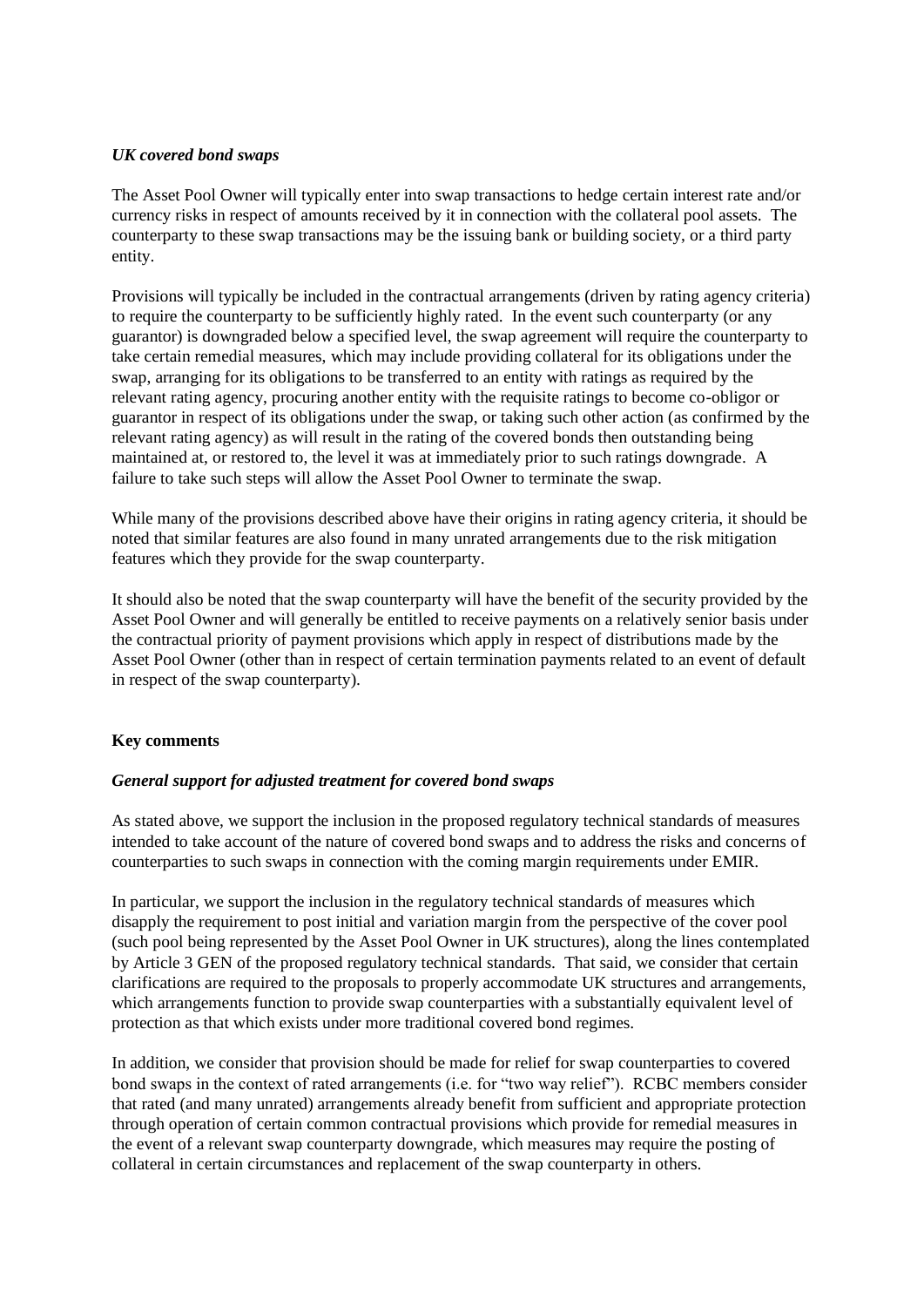#### *Certain proposed conditions do not clearly reflect UK covered bond swaps; required clarifications*

Article 3 GEN of the proposed regulatory technical standards requires the satisfaction of certain conditions in order for covered bond issuers and cover pools to benefit from an adjusted treatment under the initial and variation margin requirements. For largely technical reasons, not all of these conditions are clearly satisfied in the context of UK covered bond swaps, notwithstanding that such swap arrangements are substantially compliant with the stated policy intention of providing relief for programmes which "ensure the derivative counterparty a certain level of protection as an alternative to the exchange of collateral". As a general matter, we note that it would be very difficult to make changes to existing UK programmes to clearly satisfy the current drafting of the proposed conditions, notwithstanding that such programmes reflect the stated policy intention.

We urge the Authorities to ensure that sufficient flexibility is provided under the conditions to accommodate not only more traditional "integrated model" covered bond structures, but also "segregated" arrangements (such as the UK model) which involve materially equivalent protective features. We consider each of the proposed conditions below in turn.

*Derivative is not terminated in case of default of the covered bond issuer* – the rationale for the inclusion of this condition is unclear given that provision for the continuation of the swap in the case of the insolvency of the covered bond issuer primarily serves to protect the covered bondholders in a scenario where the cover pool is held by the issuer (as is acknowledged in footnote 7 on page 60 of the Consultation Paper), rather than serving to meaningfully protect the swap counterparty. In keeping with this, we consider that the condition is not necessary to ensure sufficient protection for swap counterparties and, as such, should be removed from Article 3 GEN. If (notwithstanding our comments) the condition is retained, RCBC members consider that it is essential that certain clarifications are made. In particular, while footnote 7 suggests that the reference to "default" in the condition is intended to capture insolvency events only, this is not clear based on the current drafting and a wider reference to other types of defaults (such as non-performance related events) would essentially rule out most covered bond swaps. In addition, we note that the condition assumes that the cover pool holding entity entering into the swap is the covered bond issuer and that, as a result, there is a risk that an insolvency event in respect of the issuer may result in the termination of the swap on the cover pool side. This does not reflect UK covered bond structures where, as described above, the cover pool is held by a separate entity (the Asset Pool Owner) and it is this entity (rather than the issuer) which enters into the swaps on the cover pool side, meaning that the same concerns with respect to the continuation of the swap in the event of the insolvency of the (separate) covered bond issuer do not arise. We are also concerned that the condition could be read to restrict swaps which terminate upon the insolvency of the swap counterparty to the cover pool where that swap counterparty is the covered bond issuer, as may be relevant once again in a UK covered bond swap context given the separation of the issuer from the Asset Pool Owner. Unless addressed, these assumptions within the current drafting may operate to effectively restrict the availability of the relief in respect of UK covered bond swaps – notwithstanding that such swaps involve sufficient protection for swap counterparties.

*Proposal*: We consider that this condition should be removed as it does not clearly reflect the driving principle of Article 3 GEN of ensuring sufficient protection for swap counterparties to cover pools. If the condition is retained, then our more technical comments noted above could be addressed by amending the wording as follows – "if the covered bond issuer is the holder of the cover pool, then the derivative is not terminated in the case of an insolvency or analogous event of default in respect of the covered bond issuer".

*Derivative counterparty ranks at least pari passu with the covered bondholders* – we assume that this condition is intended to ensure in general that the swap counterparty benefits from a sufficiently senior claim with respect to the cover pool assets in an acceleration scenario when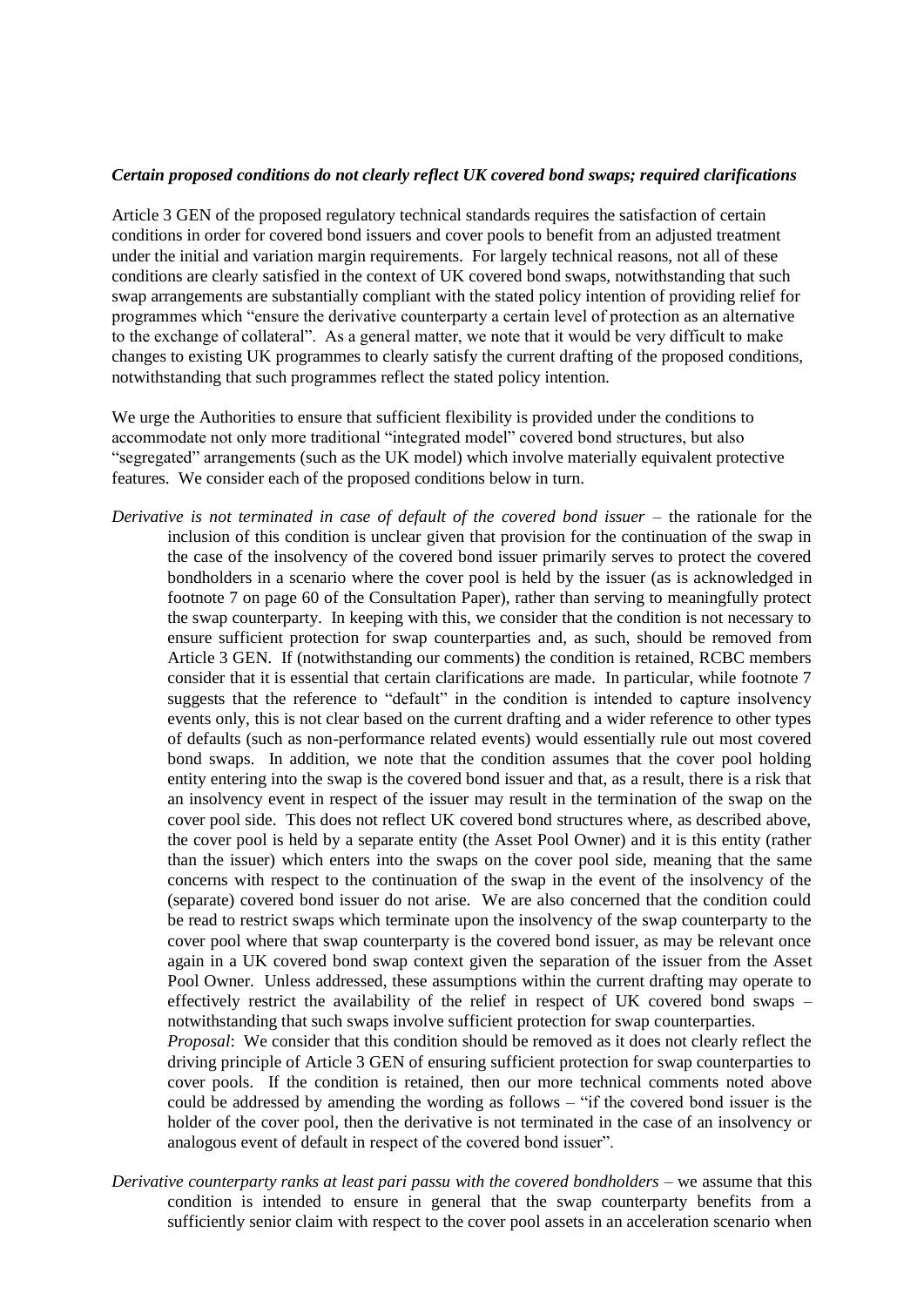the likelihood of recovery in respect of the general claim against the covered bond issuer may be reduced. In this regard, we note that certain covered bond regimes (including the UK framework) are principles-based and do not specify the ranking of creditors, including swap counterparties, in all circumstances.<sup>4</sup> As a result, the contractual arrangements must also be taken into account. In this regard, we note that the swap counterparty will be a secured creditor with respect to the Asset Pool Owner and will be required to accede to the terms of the security documents, thereby ensuring its general senior ranking under the contractual payment waterfall provisions which apply with respect to distributions made by the Asset Pool Owner from amounts received in respect of the cover pool assets. However, there are two technical points to note with respect to this ranking. First, given that UK covered bond structures involve in general payments to bondholders being made by the covered bond issuer and payments to swap counterparties being made by the Asset Pool Owner in a preacceleration scenario, it is difficult to point to the relative ranking of payments as between covered bondholders and swap counterparties in these circumstances and it would be extremely challenging to revisit this aspect of UK programmes if changes were required. However, as noted above, we assume that the key concern behind the proposed condition relates to the relative ranking in a *post-acceleration scenario* (given the importance of the ranking of distribution of recoveries in respect of the cover pool in this scenario), and we urge the Authorities to make this clear to ensure that compliance confirmation may also be provided in the context of segregated covered bond structures (including the UK framework). Second, it should be noted that it is common in UK covered bond swaps for certain termination payments arising as a result of an event of default in respect of the swap counterparty to be subordinated to certain other payments (including payments to covered bondholders) in both a pre- and post-acceleration scenario. Given the limited nature of such termination payments and their connection to the fault or failure of the swap counterparty, we consider that these payments should be carved-out of the condition. Such a carve-out is not inconsistent with the policy intention of ensuring that the swap counterparty benefits from sufficient protection, as other payments owed to the swap counterparty will in general rank at least *pari passu* with payments to covered bondholders and this will be the case without exception in a post-acceleration scenario.

*Proposal*: Our comments with respect to this condition could be addressed by amending it as follows – "following acceleration of the covered bonds, the derivative counterparty ranks at least pari-passu with the covered bondholders other than in respect of payments due to the derivative counterparty where an event of default has occurred in respect of that derivative counterparty or an additional termination event has occurred following a failure by the swap counterparty to comply with the requirements of the ratings downgrade provisions set out in the relevant swap agreement".

*Derivative is registered in the cover pool of the covered bond programme in accordance with national covered bond legislation and is used only for hedging purposes* – we note that the draft impact assessment section of the Consultation Paper suggests that this condition has been included to ensure that the counterparty benefits from the appropriate segregation of the assets in the cover pool. As noted above, under UK covered bond structures, segregation of the cover pool is achieved through the cover pool being held by the (separate) Asset Pool Owner and this is the entity which enters into the swaps. As a result, unlike covered bond arrangements based on an integrated structure (where the cover pool continues to be owned by the bank and is segregated by operation of statutory provisions), there is no need in the

 $\frac{1}{4}$ In a security enforcement scenario and/or in the context of the owner being wound up, the UK covered bond regulations provide that the claims of the bondholders and certain service providers and counterparties rank in priority to all other creditors and as between themselves, such claims may rank equally, but the claims of the service providers and swap counterparties may not rank in priority to bondholder claims. The UK regulations also provide that the claims of certain service providers and swap counterparties may be paid as an expense by the receiver or insolvency officeholder and such expenses rank above all other claims, including bondholder claims with respect to certain amounts.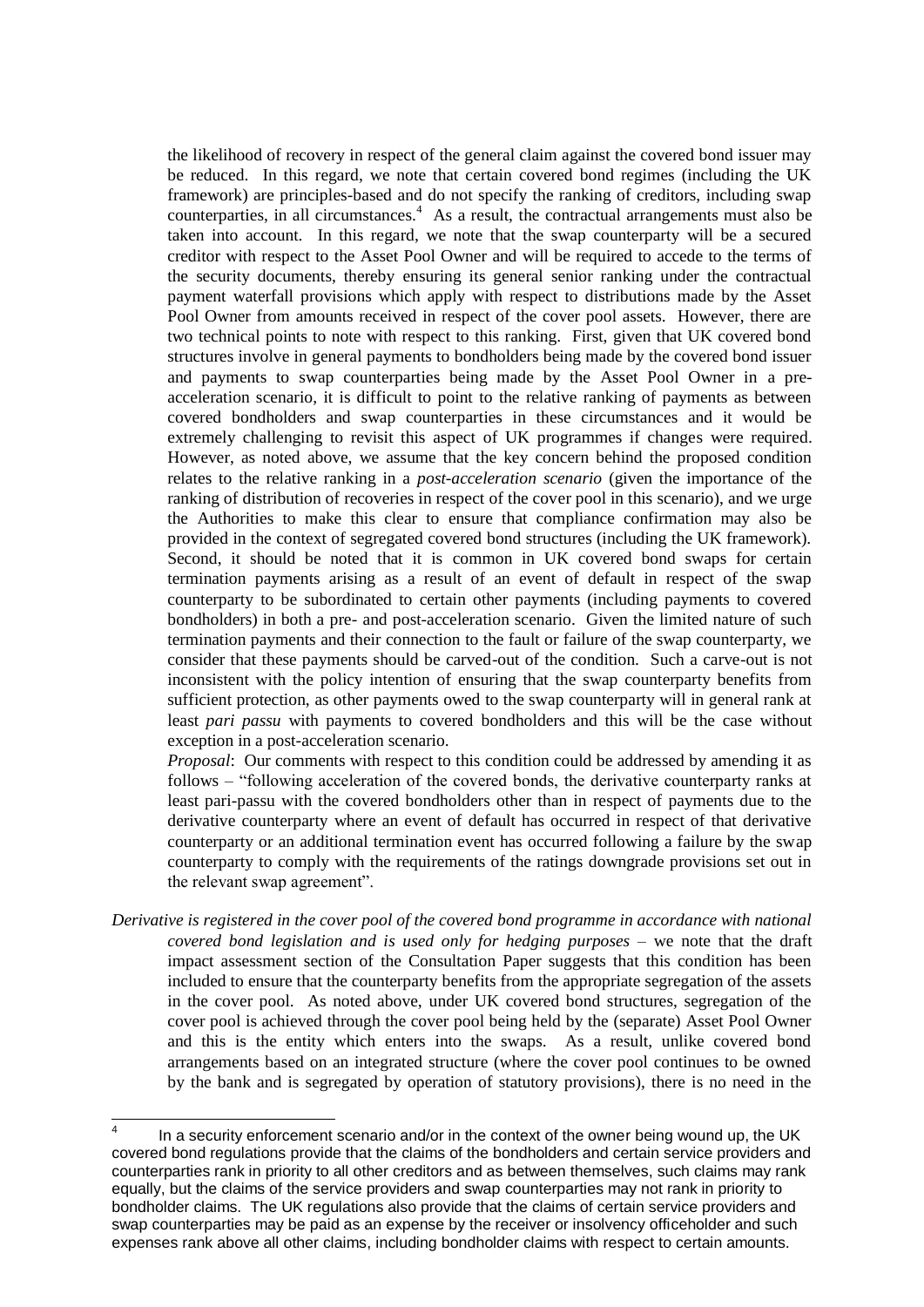context of UK arrangements for the swap to be identified as forming part of the cover pool via a formal registration process. In this regard, we note that the recent report published by the European Banking Authority (**EBA**) entitled "EU Covered Bond Frameworks and Capital Treatment" (**EBA Covered Bonds Report**) expressly acknowledges in the context of considering segregation of cover pool assets that this may be achieved "either by registration of the cover pool assets into a cover register or by transfer of the cover assets to a special purpose vehicle". Accordingly, the UK covered bond statutory framework does not require a formal cover pool register to be maintained and instead requires the covered bond issuer to make arrangements with the Asset Pool Owner so that a record is kept of each asset in the asset pool (including the corresponding swap agreements). The asset pool notification forms required to be submitted to the competent authority in respect of UK regulated programmes also provide for the filing of certain swap information. Moreover, as noted above, swap counterparties will be required to accede to the terms of the security documents and, as a result, they will have the benefit of the security provided by the Asset Pool Owner in respect of the cover pool. On this basis, we consider that this condition should be adjusted in circumstances where the cover pool is held by a separate entity such that formal registration of the derivative in the cover pool is not required. In addition, with respect to the proposed requirement that the derivative is used only for hedging purposes, clarification should be provided that this should be interpreted in accordance with Article 10(3) of EMIR and, in particular, the criteria set out in Article 10 of Regulation (EU) No 149/2013 with respect to establishing which derivative contracts are objectively measurable as reducing risks directly relating to the commercial activity or treasury financing activity of the relevant entity.

*Proposal*: Our comments with respect to this condition could be addressed by amending it as follows – "the derivative is registered in the cover pool of the covered bond programme in accordance with national covered bond legislation or is entered into by a cover pool entity which is separate from the covered bond issuer". We would also suggest that the hedging purposes point is addressed by a separate condition which would read as follows – "the derivative is used only for hedging purposes, which shall be interpreted in a manner consistent with the principles to be applied under Article 10(3) of Regulation (EU) No. 648/2012".

- *Netting set does not include derivatives unrelated to the covered bond programme* given that UK covered bond swap arrangements will be documented separately and that such swaps are entered into with the Asset Pool Owner, this proposed condition is not expected to present any issues. As a result, members have not raised any comments on this condition.
- *Covered bond programme meets the requirements of Article 129 of Regulation (EU) No 574/2013* while it is not clear, we assume that this condition is intended to ensure that the relevant programme demonstrates certain key features consistent with the nature of covered bonds. However, as drafted, by referring only to programmes which satisfy the requirements of Article 129 of the Capital Requirements Regulation (**CRR**), this condition is too restrictive and will mean that the exemption is only available in respect of covered bonds backed by the specific asset types referred to in that article. While such asset type limitations are appropriate for the purposes of preferential risk weight treatment (which is what Article 129 is intended to determine), these limitations are not necessary or appropriate for the purposes of the proposed relief for covered bond swaps. In particular, we consider that this condition should *also* recognise bonds which comply with the key features referred to in Article 52(4) of the UCITS Directive (Directive 2009/65EC). This approach is consistent with the objective of ensuring sufficient counterparty protection is provided as the features referred to in Article 52(4) require the cover pool assets to be capable of covering covered bondholder claims. Moreover, this approach of referring to both Article 129 of the CRR and Article 52(4) of the UCITS Directive has been used in other EU legislative contexts where it is intended to identify high-quality covered bond arrangements, e.g. in the provisions relating to liquid assets for the purposes of the Liquidity Coverage Ratio in Article 416(2)(a) of the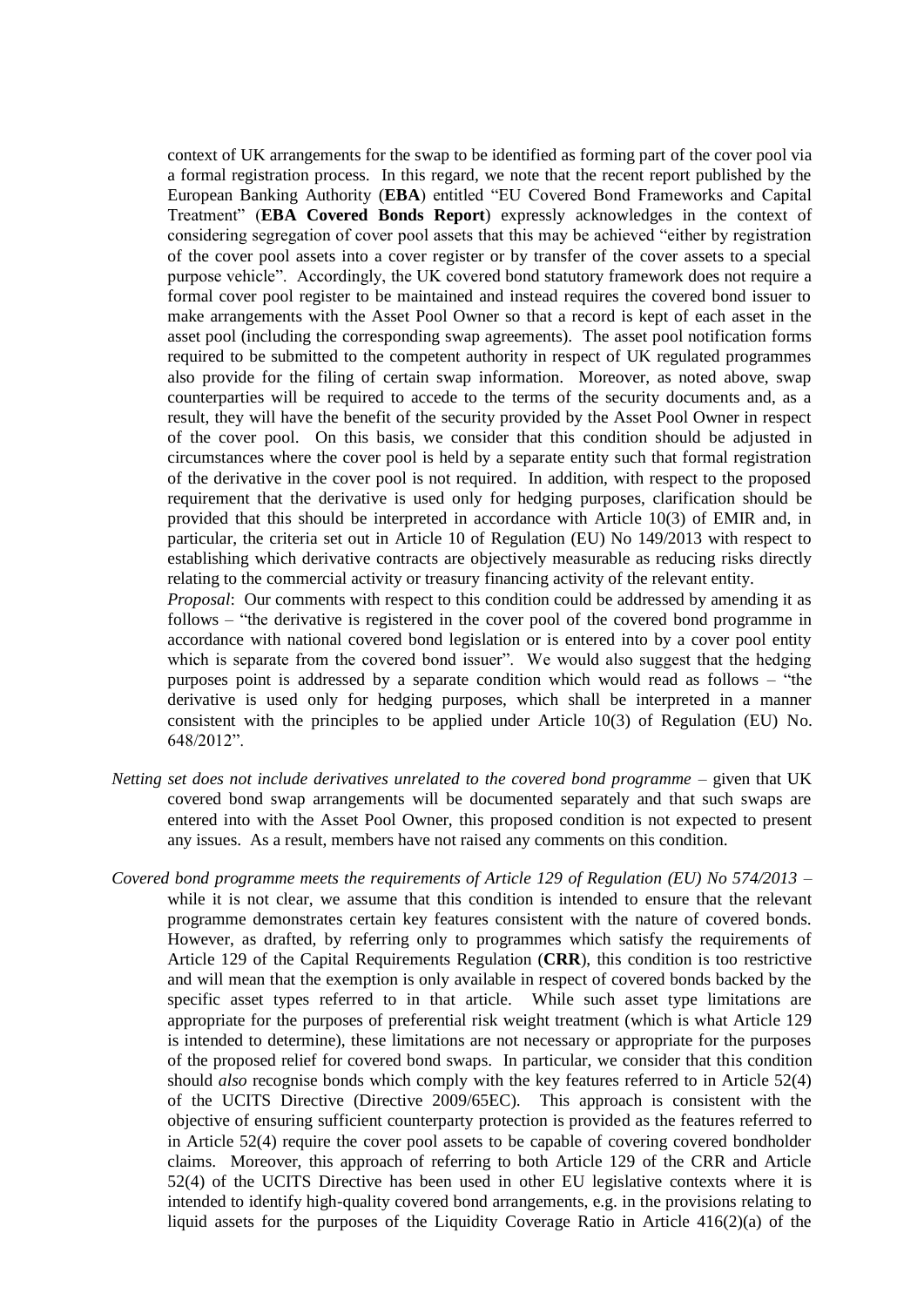CRR, and the importance of the principles referred to in Article 52(4) is clearly acknowledged in the recent EBA Covered Bonds Report. We also consider that it would be appropriate to disapply the requirement under Article 52(4) which refers to special public supervision as there are covered bond programmes in existence which, although not regulated, are consistent with the other key covered bond features identified in Article 52(4) and, as such, provide similar protection to swap counterparties as is provided under regulated programmes. As an aside, we assume that the reference in the condition to "Regulation (EU) No *574*/2013" should be a reference to "Regulation (EU) No *575*/2013".

*Proposal*: Our comments with respect to this condition could be addressed by amending and clarifying it as follows – "the covered bonds issued under the programme are bonds as referred to in Article 52(4) of Directive 2009/65/EC (disregarding the requirement that such bonds are subject to special public supervision) or which meet the requirements for the treatment set out in Article 129(4) or (5) of Regulation (EU) No. 575/2013".

*Covered bond programme is subject to a legal collateralisation requirement of at least 102%* - it is not clear whether the reference to "legal" here is intended to capture both statutory requirements applicable under national covered bond laws and contractual provisions that operate to establish an over-collateralisation requirement. In our view, both types of requirements are legal in nature and should be acceptable for the purposes of the exemption, as neither would equate to "voluntary over-collateralisation" which could be unilaterally reduced as described in footnote 9 on page 60 of the Consultation Paper. We further note that we have assumed that this condition is focused on the total principal amounts outstanding in respect of the cover pool assets as compared to the total principal amounts outstanding in relation to the issued covered bonds (rather than an interest coverage requirement).

*Proposal*: Our comments with respect to this condition could be addressed by amending and clarifying it as follows – "the covered bond programme is subject to a legal collateralisation requirement (arising through operation of statutory and/or contractual provisions) of at least 102%".

Question 3 of the Consultation Paper seeks feedback on whether the proposed relief for covered bond swaps set out in Article 3 GEN adequately addresses the risks and concerns of counterparties to derivatives in cover pools and asks whether the proposed requirements should be further tightened. To be clear, RCBC members are of the view that the conditions are sufficiently robust as drafted and should be amended as described above in order to ensure the full range of relevant covered bond swap arrangements may be eligible for the relief as a threshold matter. It would be problematic if the exemption was only available in practice in respect of swaps used in more traditional "integrated" covered bond structures notwithstanding that substantially equivalent protections exist in the context of other covered bond swaps, such as those used in connection with UK structures.

# *Case for two-way relief; appropriate protections for the Asset Pool Owner already provided by operation of rating agency criteria*

As noted above, the covered bond swaps will typically involve risk mitigation measures (driven by rating agency criteria) designed to protect the Asset Pool Owner from the credit risk of the swap counterparty. These measures will typically require the counterparty to take certain remedial action in the event of its rating being downgraded beyond a specified level, which action may include providing collateral for its obligations under the swap, arranging for its obligations to be transferred to an entity with ratings as required by the relevant rating agency, procuring another entity with the requisite ratings to become co-obligor or guarantor in respect of its obligations under the swap, or taking such other action (as confirmed by the relevant rating agency) as will result in the rating of the covered bonds then outstanding being maintained at, or restored to, the level it was at immediately prior to such ratings downgrade.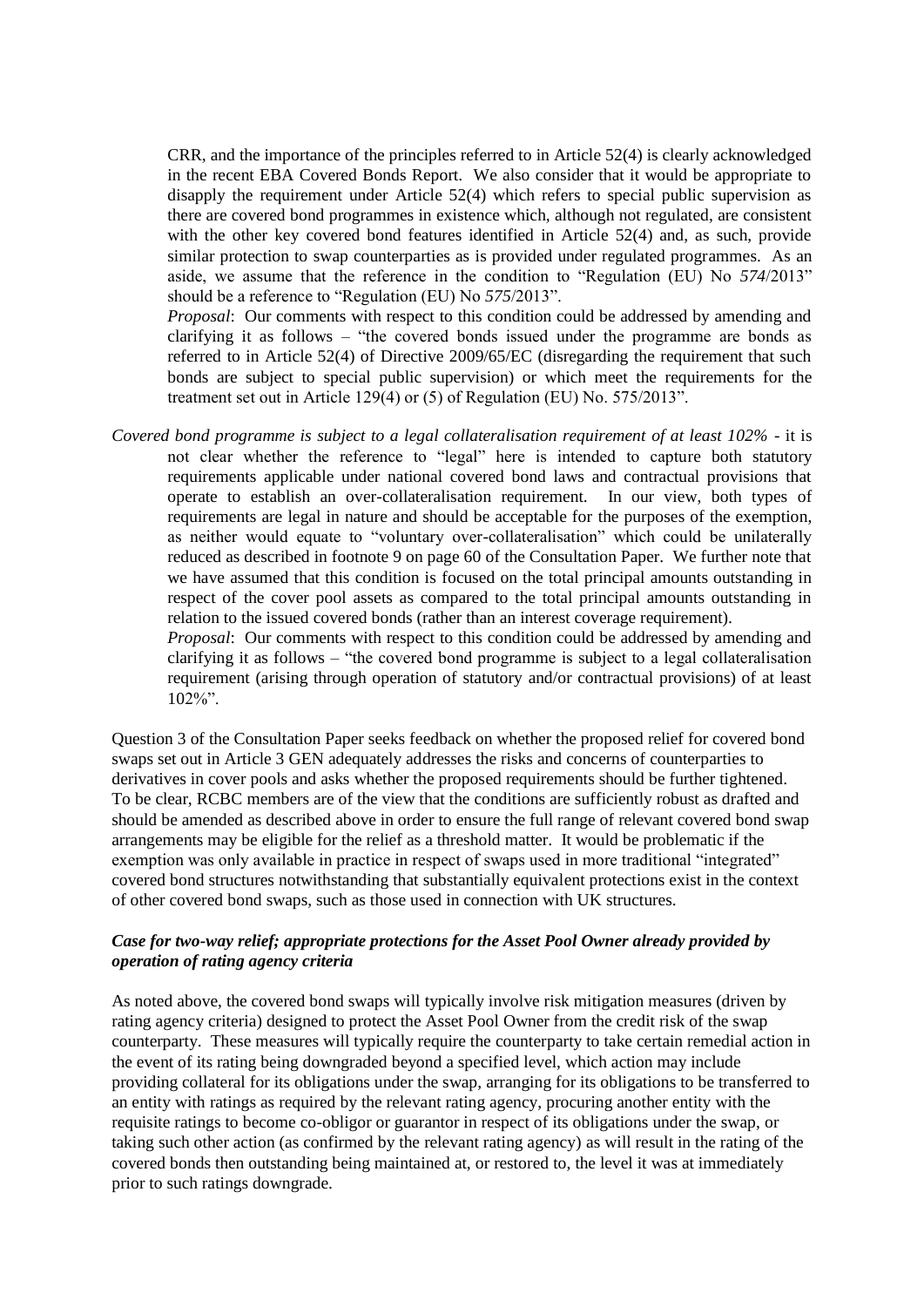While Recital 24 to EMIR refers to the alternative protection given to swap counterparties in the context of covered bond swaps and does not refer to the protections typically provided to covered bond issuers and cover pools via the operation of rating agency criteria, we do not consider that this should be interpreted as meaning that two-way relief may not be provided by the Authorities. In this regard, we note that Article 11(3) refers only to "the timely, accurate and appropriately segregated exchange of collateral" and Article 11(15)(a) clearly leaves it to the Authorities to specify what is appropriate for these purposes, with Recital 24 merely providing one example of the adjustments to be made. We further note that there is nothing in the text of EMIR which prescribes that the only way to satisfy the risk mitigation requirements referred to in Article 11(3) is by the exchange of liquid collateral on a daily basis by reference to the mark-to-market value and associated volatility of transactions.

Although the rating agency requirements do not require collateral posting on "day one", in certain respects such requirements are more likely by their nature to achieve meaningful protection for the Asset Pool Owner. For example, in certain circumstances, the downgraded counterparty may be required to find a replacement for itself, which is helpful to the Asset Pool Owner, particularly given its special purpose nature.

On the basis of the foregoing, RCBC members consider that two-way relief should be provided and no further requirements should be applied in respect of UK covered bond swaps, from the perspective of the Asset Pool Owner or the swap counterparty.

## *Third party collateral provider alternative proposals; practical constraints*

We note that the impact assessment section of the Consultation Paper refers to an alternative "collateral provider" proposal (referred to as the "market-based solution" in Question 3), whereby, as we understand it, a third party service provider would be engaged to provide the required collateral on the covered bond issuer/cover pool's behalf to the swap counterparty in exchange for a fee. Aspects of the proposal are unclear. While we appreciate the work undertaken by the Authorities to consider and seek feedback on other potential solutions to the challenges presented for covered bond swaps under the margin requirements, we have significant concerns with the practical feasibility of the alternative proposal.

In particular, concerns have been raised that the use of such an arrangement would introduce a new source of potential counterparty risk into structures (as the collateral provider could default). Moreover, such an arrangement would likely give rise to significant new costs for transactions, as third parties are unlikely to perform such a role without adequate compensation, and it is expected that this would result in much higher costs, which costs are likely to result in higher costs for underlying consumers. That said, in the absence of full details with respect to the proposed alternative structure, and with respect to the capital and accounting rules which would apply to such a structure, it is not possible for RCBC members to quantify the full costs of such an arrangement and/or the feasibility of a third party being prepared to take on this role.

As a result of the foregoing, RCBC members are unable to confirm that the proposed market-based solution would present an adequate and feasible alternative for covered bond swaps which do not meet the conditions in proposed Article 3 GEN and, based on the limited information available, there is a sense that it would not. Moreover, given the protections already present in UK covered bond swaps, it is not clear what meaningful additional protection would come with use of the solution. That said, in the absence of other solutions (including more flexible relief as described above), it would be preferable for this option to remain available in the event that it can be made to work in some contexts.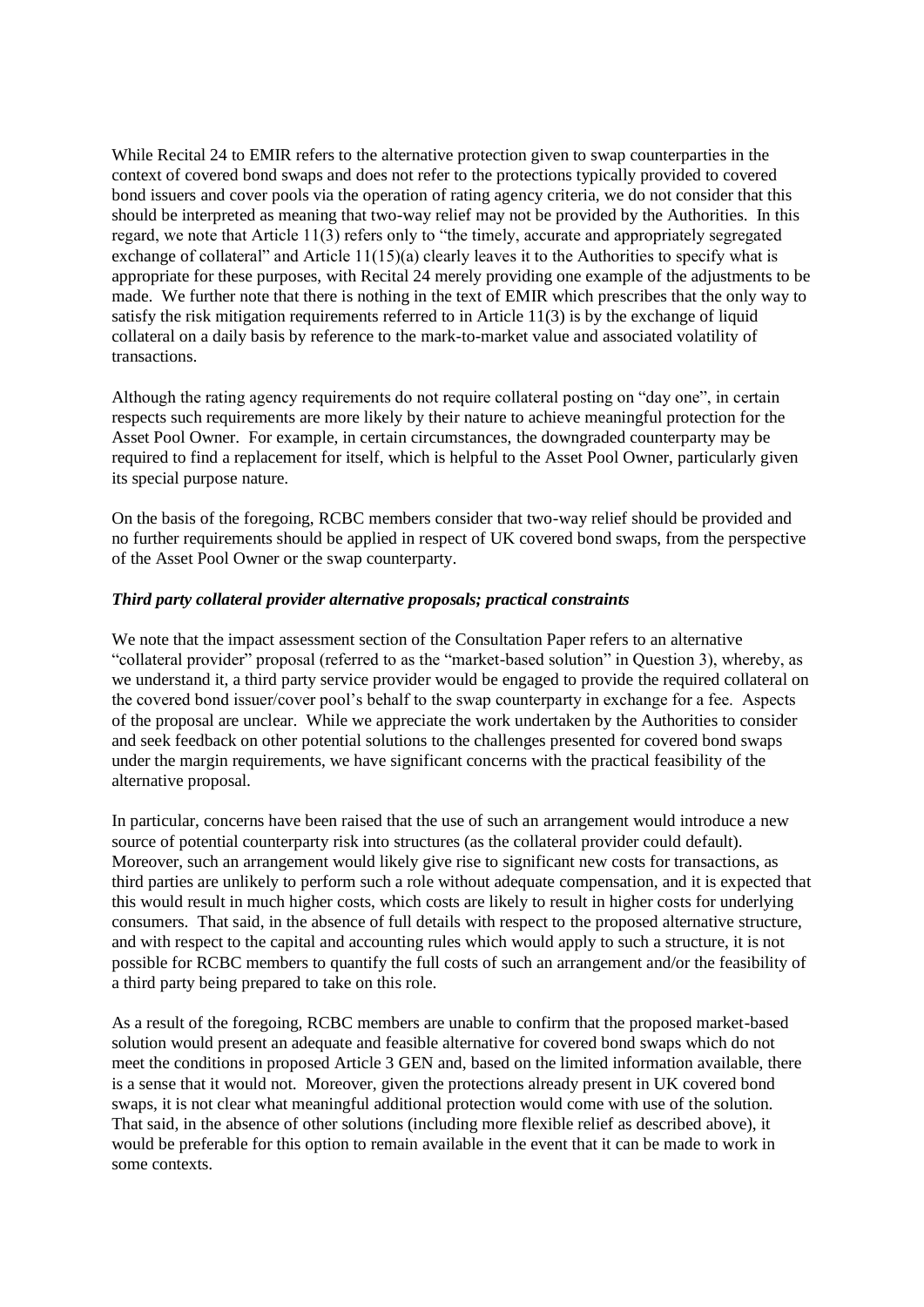### **Other general points and comments**

Certain other points referred to within the Consultation Paper are potentially significant in the context of UK covered bond swaps and more generally. In this regard, RCBC members wish to confirm their support for comments raised by certain other industry groups in their responses to the Consultation Paper and these points are described below.

- *Intragroup exemption* as noted above, in UK arrangements, the covered bond issuer may act as swap counterparty in respect of swaps entered into by the Asset Pool Owner, meaning that in certain circumstances the intragroup exemption may be relevant and the parties may seek to rely on this. However, various provisions included in the Consultation Paper with respect to the intragroup exemption (including proposed Article 3 IGT on relevant practical and legal impediments) are not sufficiently clear as drafted and further clarification is necessary in order to provide sufficient certainty with respect to the exemption. In this regard, RCBC members endorse the comments made on the intragroup exemption in the consultation response from the International Swaps and Derivatives Association (**ISDA**) and in the consultation response from the Association of Financial Markets in Europe (**AFME**).
- *Calculation of group thresholds for initial margin requirements* it is our understanding that, based on the proposals in the Consultation Paper, it would be necessary for relevant groups with a covered bond issuer or cover pool entity to include covered bond swaps when calculating the group thresholds for non-centrally cleared derivatives under proposed Article 1 FP, notwithstanding satisfaction of the conditions in Article 3 GEN and the fact that such swaps would only be used for hedging purposes, meaning that the risk across the financial group should not be increased by such swaps. As is acknowledged in Recital 16 to EMIR, due to the nature of covered bond swaps, it will not be possible in general for these arrangements to be cleared. Accordingly, as drafted, Article 1 FP would appear to operate in a disproportionately onerous manner for groups including a covered bond issuer or cover pool entity. To address this issue, RCBC members consider that covered bond swaps that satisfy the conditions in Article 3 GEN should be carved out of the calculations under Article 1 FP and, in this regard, we endorse the comments made in the consultation response from the ECBC.
- *Existing transactions* it is our understanding based on certain provisions included in the Consultation Paper (including proposed Recital 18 and the explanatory note on pages 24 and 25) that the Authorities intend the margin requirements to only apply to transactions entered into from the date of entry into force of the regulatory technical standards. To remove any possible doubt in this regard, however, it would be helpful if this was also expressly referred to in an operative provision of the regulatory technical standards. In addition, we consider that it should be clarified that where an existing transaction is amended after it has been entered into, such amendment should not constitute entry into a new transaction for the purposes of determining the application of the requirements. Lastly, we also consider that where an existing transaction is novated as required under, and in accordance with, the terms of the original transaction, such novated arrangement should also be regarded as an existing transaction. RCBC members endorse the comments made on the application of the requirements to future transactions only in the consultation response from AFME.
- *Third country entities* based on the proposals included in the Consultation Paper, the margin requirements would be implemented such that certain differences would apply as between EU and non-EU counterparties. While the proposal not to permit reliance on the NFC- exemption in the case of a non-EU entity is unlikely to be relevant from a UK covered bond swap perspective (as Asset Pool Owners will be established in the UK and their swap counterparties will not be potential NFC- entities in general), certain other potential differences in treatment could be relevant. In this regard, we note that the proposals do not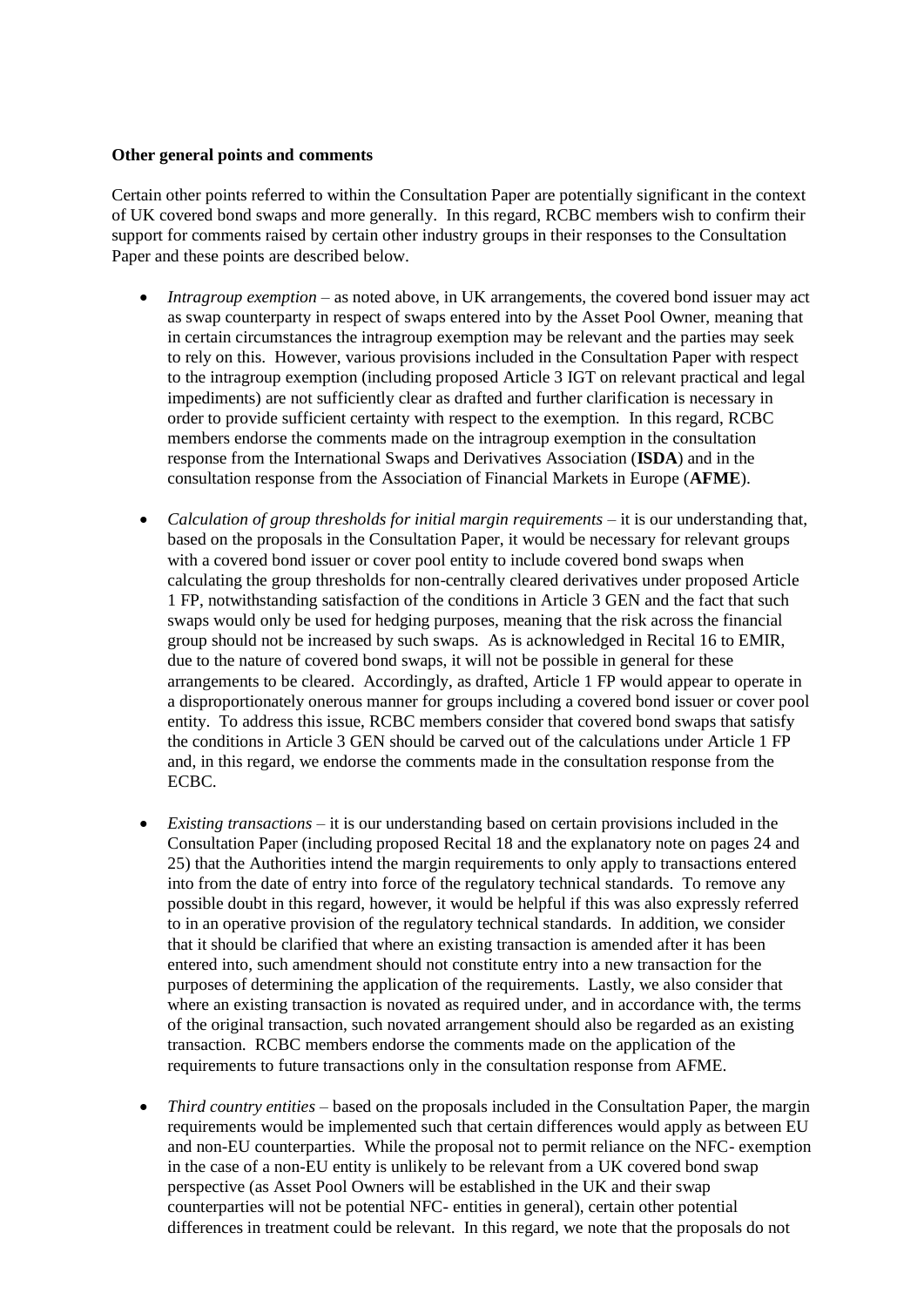clearly permit a non-EU counterparty to rely on the EUR 50 million or EUR 8 billion thresholds. While we assume that this is unintentional, clarification should be provided that such a counterparty may rely on these thresholds in order to avoid confusion. In principle, RCBC members consider that the provisions should operate in the same way as between EU and non-EU counterparties. In this regard, RCBC members endorse the comments made on scope and thresholds in the response from ISDA.

Thank you once again for the opportunity to comment on the issues raised in the Consultation Paper. Should you have any questions, or require any additional information regarding any of the comments set out above, please do not hesitate to get in touch with the undersigned.

Chris Fielding, Executive Director Regulated Covered Bond Council

- *CC: Christian Moor, European Banking Authority*
- *CC: Stephanie Tetu, Financial Conduct Authority*
- *CC: Johnny Elliott, HM Treasury*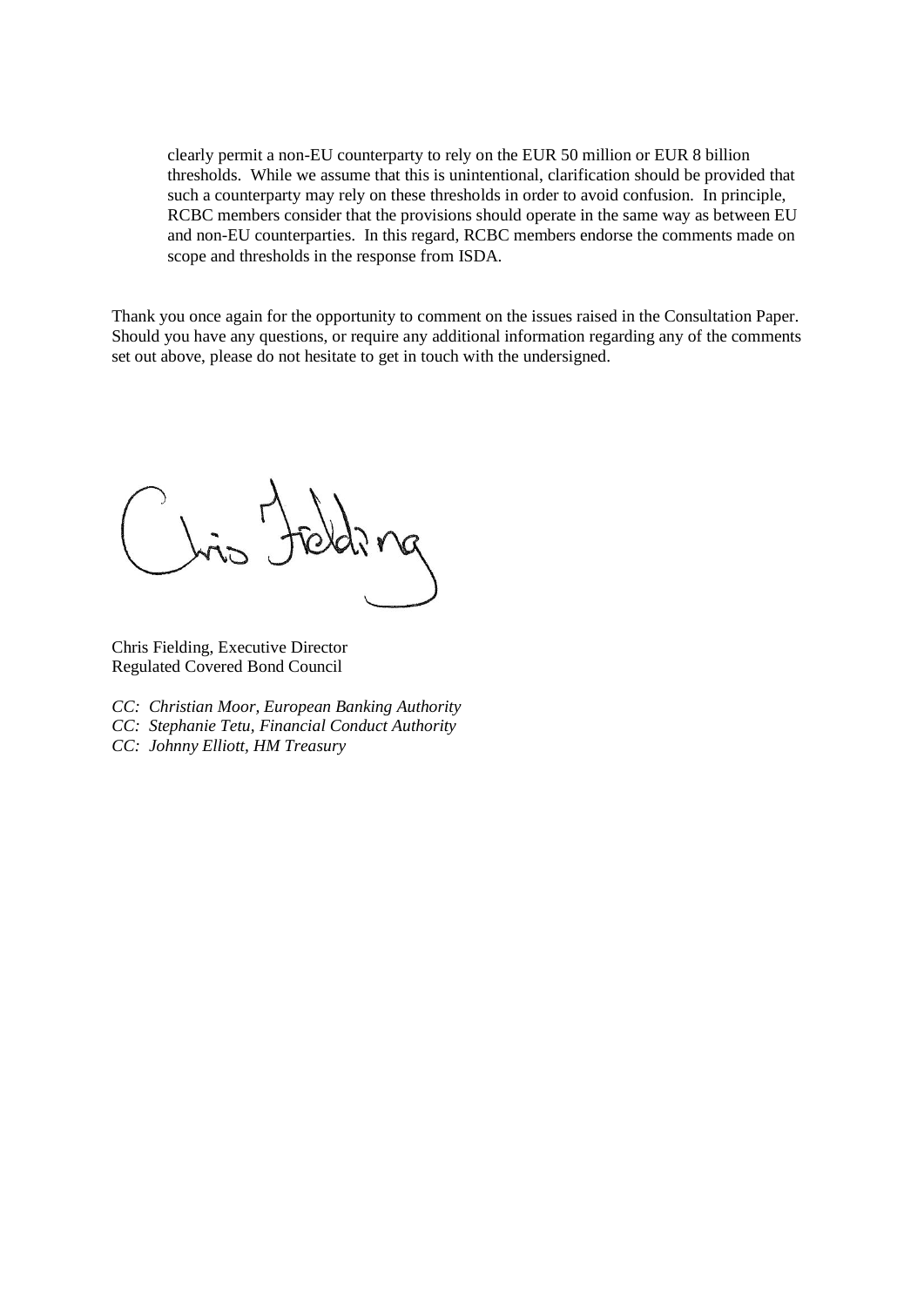# **ANNEX I**

The Regulated Covered Bond Council (**RCBC**) was formed in 2009. The purpose of the RCBC is to represent UK regulated covered bond issuers in discussions with regulators, legislators, rating agencies and other trade bodies.

The objectives of the RCBC are:

- to promote the UK regulated covered bond product;
- to collect, produce and disseminate information and analysis relevant to UK regulated covered bonds;
- to promote best practice and, to the extent possible, common standards in investor reporting, modelling asset capability and other similar areas; and
- to foster relationships and synergies and to campaign for RCBC interests with other industry members (legal counsels, investment banks, trustee and corporate services providers) and other national or multi-jurisdictional industry associates.

The RCBC members are:

- Abbey National Treasury Services plc
- Bank of Scotland plc
- Barclays Bank plc
- Co-operative Bank plc
- Coventry Building Society
- Clydesdale Bank plc
- HSBC Bank plc
- Leeds Building Society
- Lloyds Bank plc
- Nationwide Building Society
- Royal Bank of Scotland plc
- Yorkshire Building Society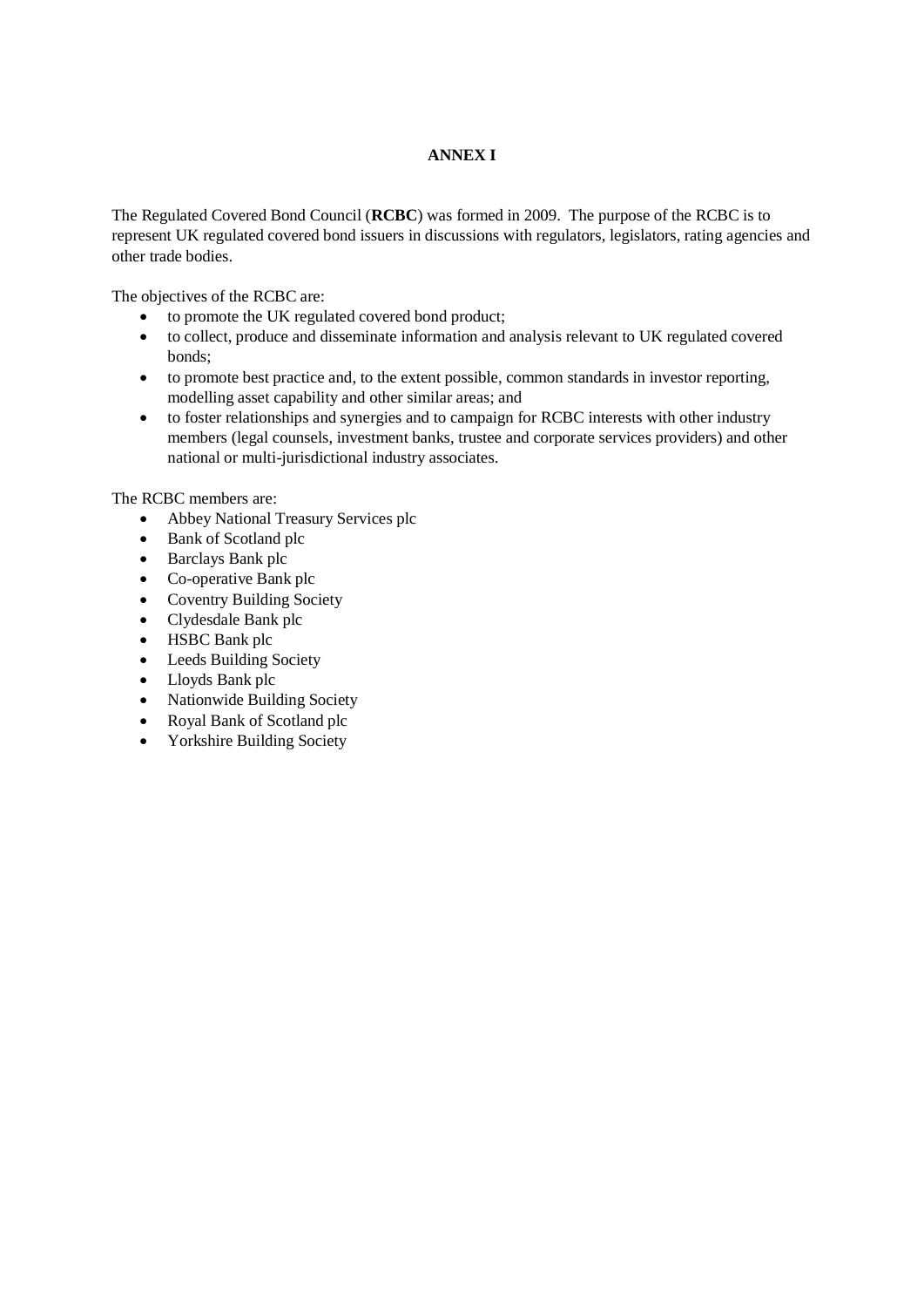#### **ANNEX II**

#### **Structure diagram**



#### **Structure overview**

- The UK structure involves a UK bank or building society either directly, or through a subsidiary, issuing covered bonds through a medium term note programme. The covered bonds constitute direct, unsecured and unconditional obligations of the issuer.
- The issuer will lend the proceeds of the covered bonds to a special purpose vehicle, established as a UK limited liability partnership and which is a subsidiary of the issuer – i.e. the Asset Pool Owner.
- The Asset Pool Owner will in turn use the proceeds of such loan to purchase loans from the issuer (or an affiliate of the issuer) or to refinance an existing series of covered bonds.
- The loan made by the issuer to the Asset Pool Owner will not be repaid unless and until such time as the related series of covered bonds has been discharged in full.
- The Asset Pool Owner will guarantee the obligations of the issuer under the covered bonds. The Asset Pool Owner's obligations under the guarantee will be secured by its interest in the cover pool (including the loans, their related security and certain substitution assets) and any other assets of the Asset Pool Owner.
- In the event that the issuer fails to meet its obligations under the covered bonds, although the trustee will accelerate the claims as against the Issuer, the assets (including the cover pool) of the Asset Pool Owner will be utilised to ensure the covered bonds are serviced to their original maturity. It is only on the occurrence of an event of default with respect to the Asset Pool Owner that the covered bonds are accelerated, resulting in the liquidation of the assets.